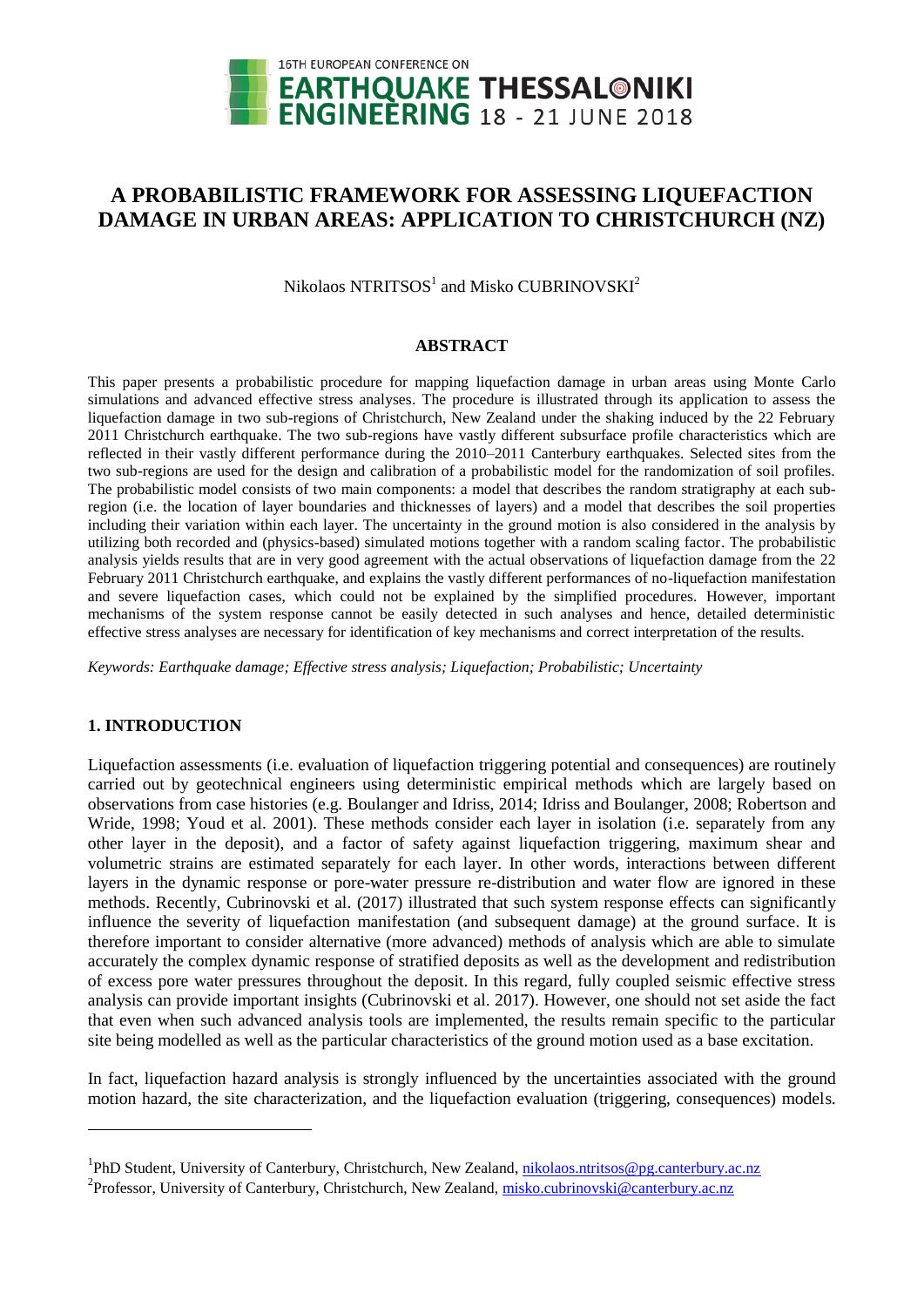Given that implementation of state-of-the-art methods for liquefaction analysis would reduce the uncertainty associated with the liquefaction evaluation models, it remains to deal with the other two components involved, that is the variation in input ground motion and subsurface profile. Quantifying these uncertainties is of paramount importance when assessing the liquefaction vulnerability of urban areas where, on the one hand, geotechnical investigation data from only a limited number of sites are available to characterize a given area and, on the other hand, the ground motions to which these areas will be subjected in future earthquakes are substantially different in characteristics and highly variable in details. Thus, a probabilistic representation of these two components is necessary for the development of a rigorous methodology for liquefaction risk assessment of urban areas.

This paper describes a new framework for probabilistic liquefaction evaluation of urban areas based on seismic effective stress analyses. The proposed methodology uses Monte Carlo simulations to estimate the statistics of the system response due to variations in the input ground motion and soil profile. More specifically, the variation in characteristic measures of the ground response (liquefaction performance), is evaluated by analyzing different representations of the subsurface profile under an appropriate set of ground motions representing the shaking intensity of interest. The framework is illustrated through its application to assess the liquefaction performance (severity of surface liquefaction manifestation) of two sub-regions of Christchurch, New Zealand during the 22 February 2011 Christchurch earthquake.

In the following sections, key differences in the deposit characteristics and liquefaction performances of the two Christchurch sub-regions are first discussed, followed by a detailed description of the employed probabilistic soil model and the treatment of uncertainty in the input ground motion. Results from the effective stress analyses are then presented and assessed in comparison with the actual observations of liquefaction damage from the 22 February 2011 earthquake.

### **2. CONSIDERED CHRISTCHURCH SUBREGIONS**

The city of Christchurch is primarily situated upon a low relief, alluvial landscape on the east coast of New Zealand's South Island. The central and eastern suburbs are predominantly underlain by alluvial sands, silts and drained peat swamps deposited during over-bank flows of the Waimakariri River (Springston formation) which are interlayered with beach, estuarine, lagoonal, dune, and coastal swamp deposits comprising gravel, sand, silt, clay, shell and peat (Christchurch formation; Brown and Weeber, 1992). Fluvial sands, silts, gravels and peats of the Springston formation are present to the west of the central city (Brown and Weeber, 1992).

In the period between September 2010 and December 2011, Christchurch was hit by a series of strong earthquakes known as the Canterbury Earthquake Sequence (CES). The earthquakes had significant geotechnical features including widespread and repeated liquefaction affecting nearly 60,000 residential buildings and properties. Particularly severe liquefaction with large volumes of soil ejecta covering nearly half of the city area occurred in the 22 February 2011 earthquake which was the most devastating earthquake in the sequence resulting in 185 fatalities. The extent of liquefaction–induced land damage caused by the 22 February 2011 earthquake is depicted in Figure 1 (NZGD, 2013). Liquefaction affected significantly the eastern suburbs of the city along the Avon River where lateral spreading also occurred (Cubrinovski and Robinson, 2016).

In this section, key differences in the deposit characteristics and liquefaction responses of two sub-regions of Christchurch that showed vastly different performance during the 2010–2011 Canterbury earthquakes are explored. The Papanui suburb is located northwest of the CBD (Central Business District) and exhibits elevations of 10–12 m asl. It got by the 2010–2011 CES with only minor liquefaction manifestation (minor quantities of ejected material and traces of liquefaction) encountered over limited areas. The Avondale suburb is located along the present day path of the Avon River and, as shown in Figure 1, and exhibits elevations of 1–3 m asl. It corresponds to some of the most widespread observations of severe liquefaction and lateral spreading related damage following the February 2011 earthquake. The two considered subregions are indicated with the black ovals in the map of Figure 1.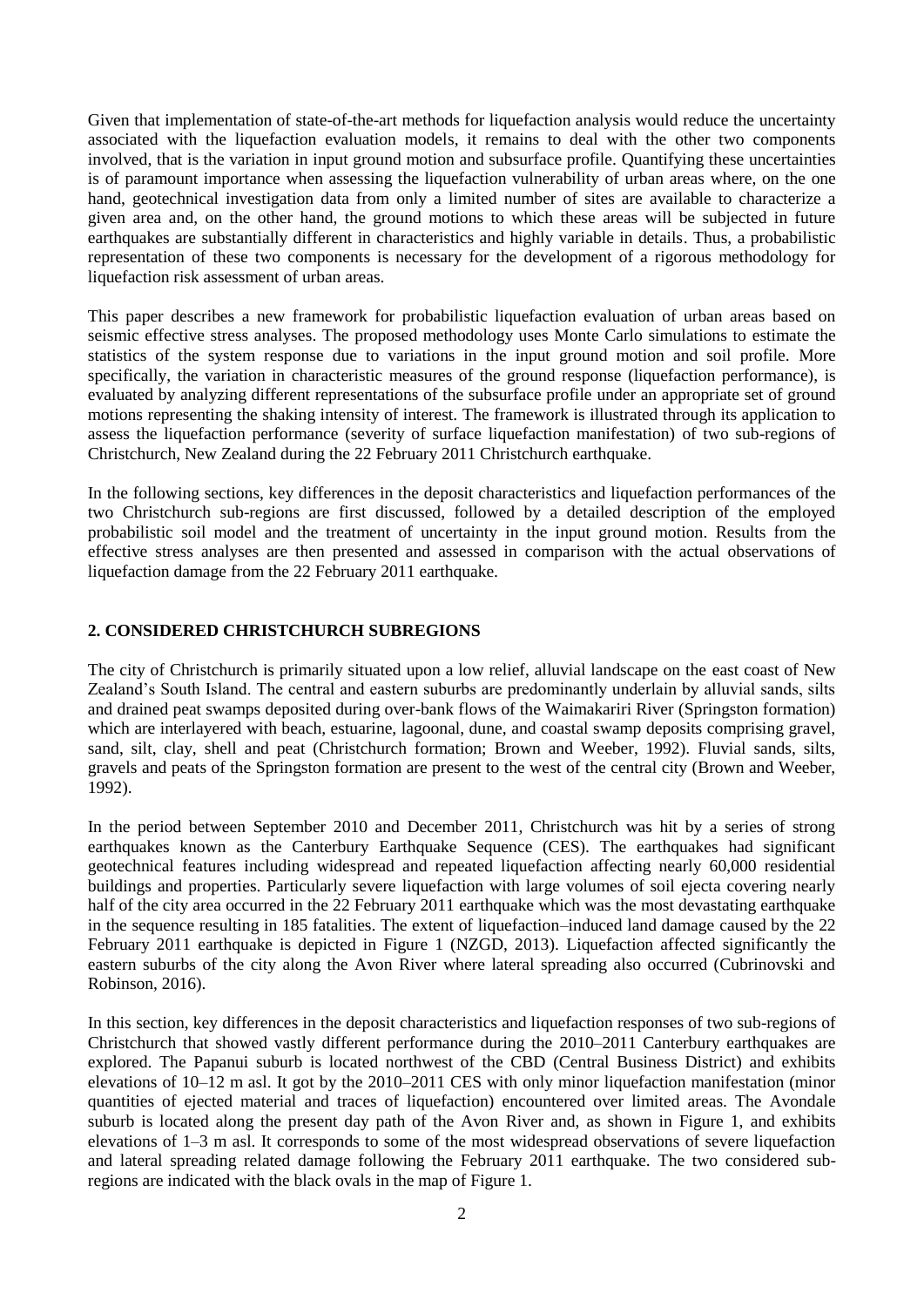#### *2.1 Papanui subsurface profile*

The subsurface profile in Papanui is largely comprised of alluvial sandy silts, clayey silts and peats of the socalled Springston formation in the upper 10 m depth, overlying primarily sands of the Christchurch formation up to the upper boundary of the Riccarton Gravel (i.e. a firm and dense gravelly material of shear wave velocity  $V_s \approx 400$  m/s lying below the shallow surface deposits of Christchurch), at a depth of about 20 m from the ground surface. The shallow soil profile of a typical site in Papanui is shown in Figure 2a, in terms of soil behavior type index *I<sup>c</sup>* and equivalent clean sand cone tip resistance *qc1Ncs*, calculated from the original Cone Penetration Test (CPT) traces using the Boulanger and Idriss (2014) liquefaction triggering procedure. The soil profile has multiple liquefiable layers of low tip resistance  $(q_{c1Ncs} \approx 77-84)$  within the top 9 m with soil behavior type index  $I_c$  that varies from 1.9 to 2.3, which is consistent with soil behavior type associated with silty sands to non-plastic silts. The shallowest of these layers, at depth 1.5 m from the ground surface, which encompasses two sublayers with  $q_{c1Ncs} = 81-83$  and  $I_c = 2.0-2.3$  is identified as the critical layer for liquefaction manifestation at the ground surface (i.e. the layer that is most likely to trigger and manifest liquefaction at the ground surface). All liquefiable layers up to 8 m depth are relatively thin, with 1.0 m maximum thickness and are sandwiched between non-liquefiable soils of *I<sup>c</sup>* > 3.0. In particular, the shallow critical layer is overlying a non-liquefiable clayey layer of 2.5 m thickness and is overlaid by a 1.5 non-liquefiable crust. This vertical discontinuity of low resistance liquefiable soil layers interbedded with non-liquefiable layers, the presence of non-liquefiable crust above the critical layer, and the absence of thick clean sand layers are among the most typical characteristics of sites in Papanui and other western suburbs of Christchurch that did not show or showed only minor liquefaction manifestation at the ground surface during the 2010–2011 CES, contrary to the prediction of severe liquefaction by the simplified liquefaction evaluation procedures.



Figure 1. Liquefaction–induced land damage observations across Christchurch after the 22 February 2011 earthquake (NZGD, 2013), along with the locations of the selected sites (black symbols) and strong motion stations of interest (yellow spirals). The black ovals indicate the two considered sub-regions.

#### *2.2 Avondale subsurface profile*

Sites in Avondale are primarily composed of alluvial sands and silts deposited by the Avon River which are underlain by near-shore marine and coastal sands and silts (Brown and Weeber, 1992). The top of the Riccarton Gravel is encountered at a depth of about 30–35 m from the ground surface and is often overlaid by a zone of soft soils with siltier composition ( $I_c \approx 2.2$ ; McGann et al. 2017). Figure 2b shows the top 10 m of the subsurface soil profile of a typical Avondale site. The soil profile is characterized by vertically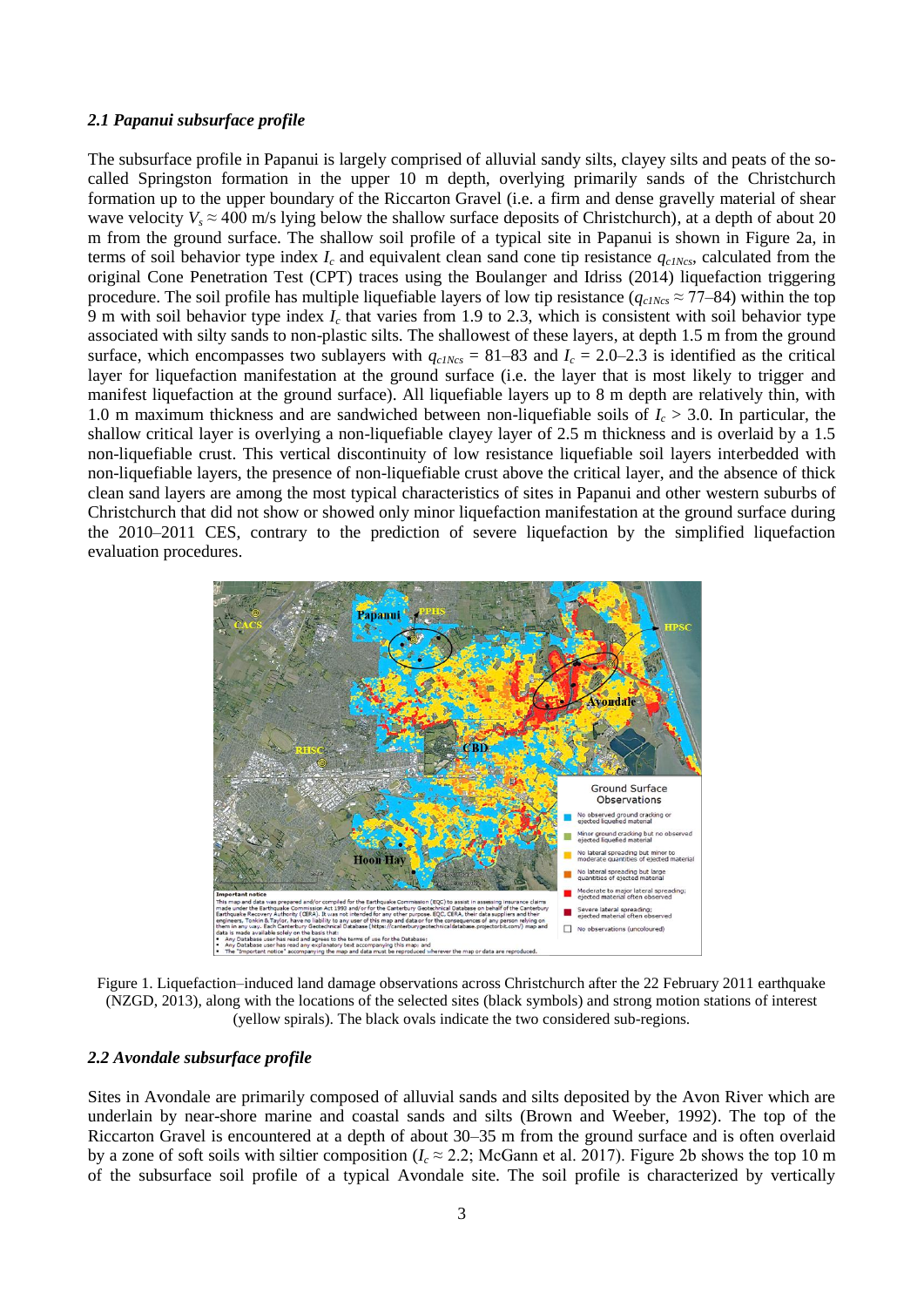continuous liquefiable soils, relatively highly permeable sand with no or low (non-plastic) fines content below 3.3 m, and absence of non-liquefiable plastic soil layers, including the absence of a non-liquefiable crust. A thick critical zone of clean sand to sandy silt  $(I_c = 1.6-2.2)$  is located immediately below the shallow water table at about 1.5 m depth and extends up to 5.2 m. The vertical continuity of highly permeable liquefiable materials, the absence of non-liquefiable layers and the presence of a relatively low resistance and thick critical zone at shallow depths are key features encountered in the majority of the investigated sites in Avondale that manifested moderate-to-severe liquefaction in the September 2010 and February 2011 earthquakes and repeatedly liquefied in the two subsequent major events (i.e. June 2011 and December 2011 earthquakes).



Figure 2. Typical *qc1Ncs* and *I<sup>c</sup>* profiles in (a) Papanui and (b) Avondale.

### **3. PROBABILISTIC MODELLING OF SOIL PROFILES**

The employed probabilistic modelling of soil profiles is based on decoupling the layering generation (i.e. location and thicknesses of layers) from the definition of soil layer properties. The model builds upon Toro's (1995) idea for characterizing the random soil stratigraphy as a non-homogeneous Poisson process, whereas it utilizes nonparametric kernel distributions and a cross-correlation structure to determine the variation of soil properties within each layer.

#### *3.1 Layering simulation*

Poisson processes are often used in engineering applications to model randomly occurring events over time or space. For a homogeneous Poisson process the mean rate of events is constant while for a nonhomogeneous Poisson process the rate varies. For the layering problem under consideration, the event is a layer boundary (or layer interface) and its rate represents the number of layer boundaries per meter of length. Non-homogeneity was assumed to account for the fact that at certain site locations and depths (usually nearsurface soils of the Springston formation) layers tend to be thinner (i.e. higher rate of layer boundary occurrence) than in the rest of the profile.

In this study, the rate function  $\lambda(z)$  of the Poisson process (or alternatively, the cumulative rate function  $\Lambda(z)$ ), where *z* is the depth from the ground surface, is estimated from observations of layer boundary locations at selected sites of each sub-region using the nonparametric technique described in Arkin and Leemis (2000). Specifically, in this process six sites were used for the Papanui sub-region, whereas eight sites were used in Avondale. The selected site locations are indicated with the black symbols in the map of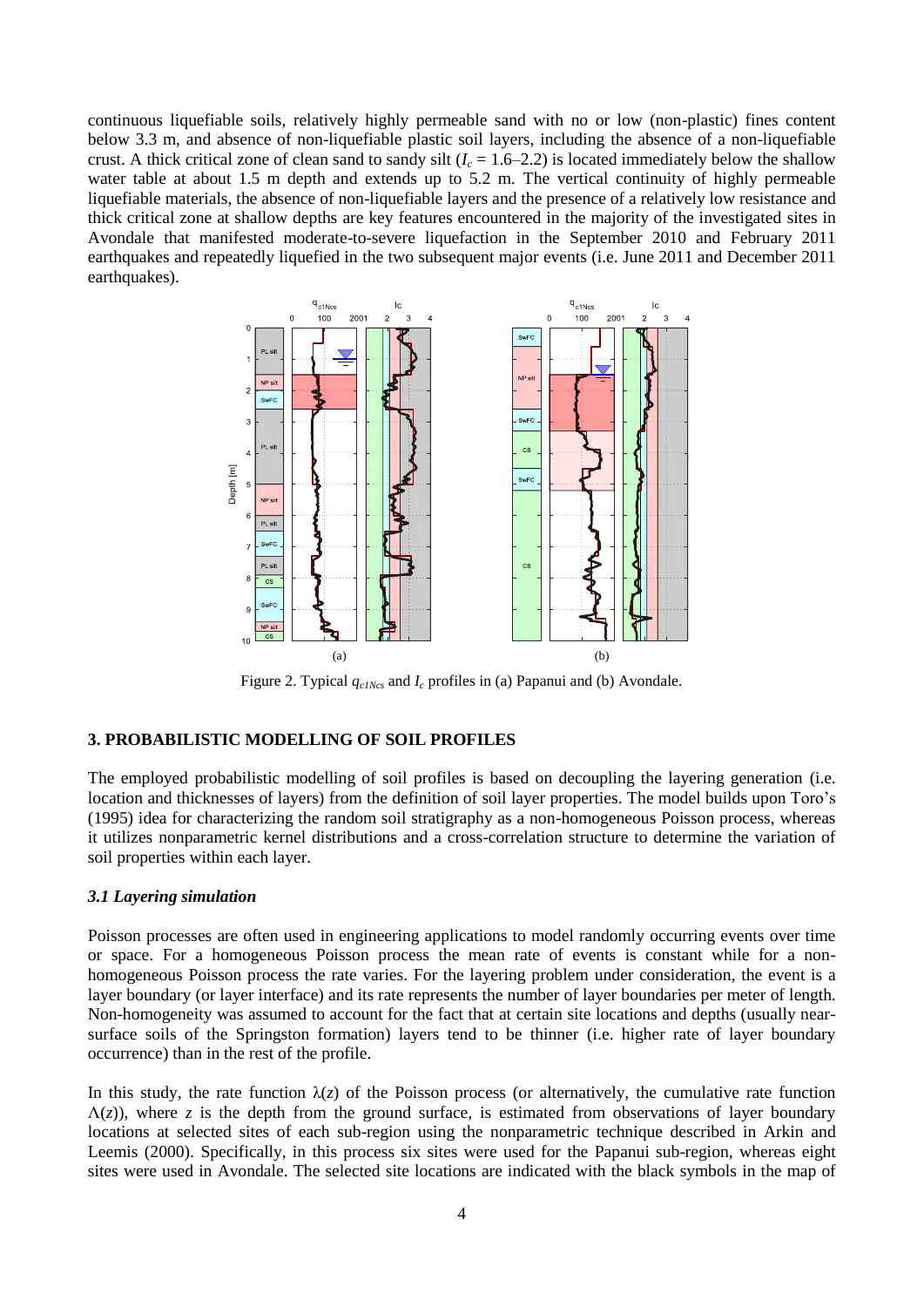Figure 1. Notice that two out of the six sites used for developing the probabilistic subsurface model of Papanui are located in Hoon Hay (southwest of the CBD). The shallow soil profile  $(< 10 \text{ m})$  in the Hoon Hay sites is very similar to that of Papanui; therefore, the inclusion of the two Hoon Hay sites does not create any complications, instead it increases the precision in the estimation of the rate function by increasing the number of observed realizations. That being said, it should be noted that in this preliminary study the focus was placed on designing the general probabilistic framework by scrutinizing few but well-characterized sites to understand the salient features of the subsurface profile in each sub-region and test the ability of the employed models to reproduce these features. To increase the reliability of the probabilistic analysis, additional sites as well as other Christchurch sub-regions will be included in future work.

For each of the selected sites, simplified soil profiles were determined using the available CPT data. The approach was to identify depth intervals over which the cone tip resistance  $(q_c)$  and the soil behavior type index  $(I_c)$  can be approximated by constant values, as illustrated with the solid red lines in the CPT profiles of Figure 2. On this basis soil layers and their corresponding thicknesses were defined while visual classification based on borehole data was also used as supporting information. The locations of layer boundaries identified as above for all sites within each sub-region were then used as overlapping realizations of the process (in superposition) for computing a piecewise-linear estimator of the cumulative rate function  $\hat{\Lambda}(z)$  (Arkin and Leemis, 2000). Once the cumulative rate function was defined, observations (i.e. locations of layer boundaries) for Monte Carlo simulation could be easily generated by transforming random event (layer boundary) locations from a unit Poisson process,  $E_1, E_2, \ldots$  to the event (layer boundary) locations of the non-homogeneous Poisson process via the inverse cumulative rate function,  $T_i = \Lambda^{-1}(E_i)$ .

The procedure described above was used for generating layer boundaries in the upper 11 m of the deposit. These shallow parts of the deposit are the most important from a liquefaction manifestation viewpoint and therefore require detailed characterization and modelling. A slightly different approach was used for the layering simulation below 11 m. First, main boundaries were located by identifying depth intervals over which the soil behavior type index exhibits abrupt changes. To this end, the region–specific  $I_c$  profiles developed by McGann et al. (2017) were used. The variation in the location of the main layer boundaries within the specified depth intervals was assumed to follow a uniform distribution. Once the main layer boundaries had been established, additional secondary layer boundaries were generated based on a homogeneous Poisson process with mean rate function  $\lambda = 0.4$  (layer boundaries per meter). In addition, to avoid the generation of very thin soil layers which would require very fine mesh discretization in numerical modelling, a minimum layer thickness was defined at 0.30 m for the top 11 m and 0.50 m below.

Finally, the depth to Riccarton Gravel which constitutes the base layer in the numerical simulations, was assumed to follow a uniform distribution bounded by the minimum and maximum depths to Riccarton Gravel for the selected sites within each sub-region.

#### *3.2 Definition of soil layer properties*

After the layering has been defined, the complete soil profile can be obtained by assigning the required soil properties to each layer. In effective stress analysis, liquefaction resistance curves (LRC) are typically used as the key parameter in the calibration of constitutive models for sandy soils. In the absence of site-specific laboratory tests, LRCs can be established from the CPT data using common empirical liquefaction triggering procedures (e.g. Boulanger and Idriss, 2014), as demonstrated by Cubrinovski et al. (2017). In this regard, the main two parameters required for characterizing the upper 11 m of potentially liquefiable soils are: the cone tip resistance, *q<sup>c</sup>* and the friction resistance, *f<sup>s</sup>* .

It is apparent that  $q_c$  and  $f_s$  are correlated. For a given soil type higher values of the stress-normalized cone tip resistance  $Q_{tn}$  are generally associated with higher values of the normalized friction ratio  $F_r$  (positive correlation). On the other hand, a set of  $Q_{\text{tn}}-F_r$  observations from varying soil types will most probably exhibit negative correlation. In Figure 3, *q<sup>c</sup>* and *I<sup>c</sup>* profiles from the considered sites in Papanui (Figure 3a) and Avondale (3b) are illustrated with the solid red lines. It can be seen from the  $I_c$  traces that at a given depth the soil type may be identical or vary substantially among the considered sites. For example, in Avondale, from 4 to 9 m depth all soil profiles show clean sand type behavior index ( $I_c \approx 1.5$ –2.0) whereas at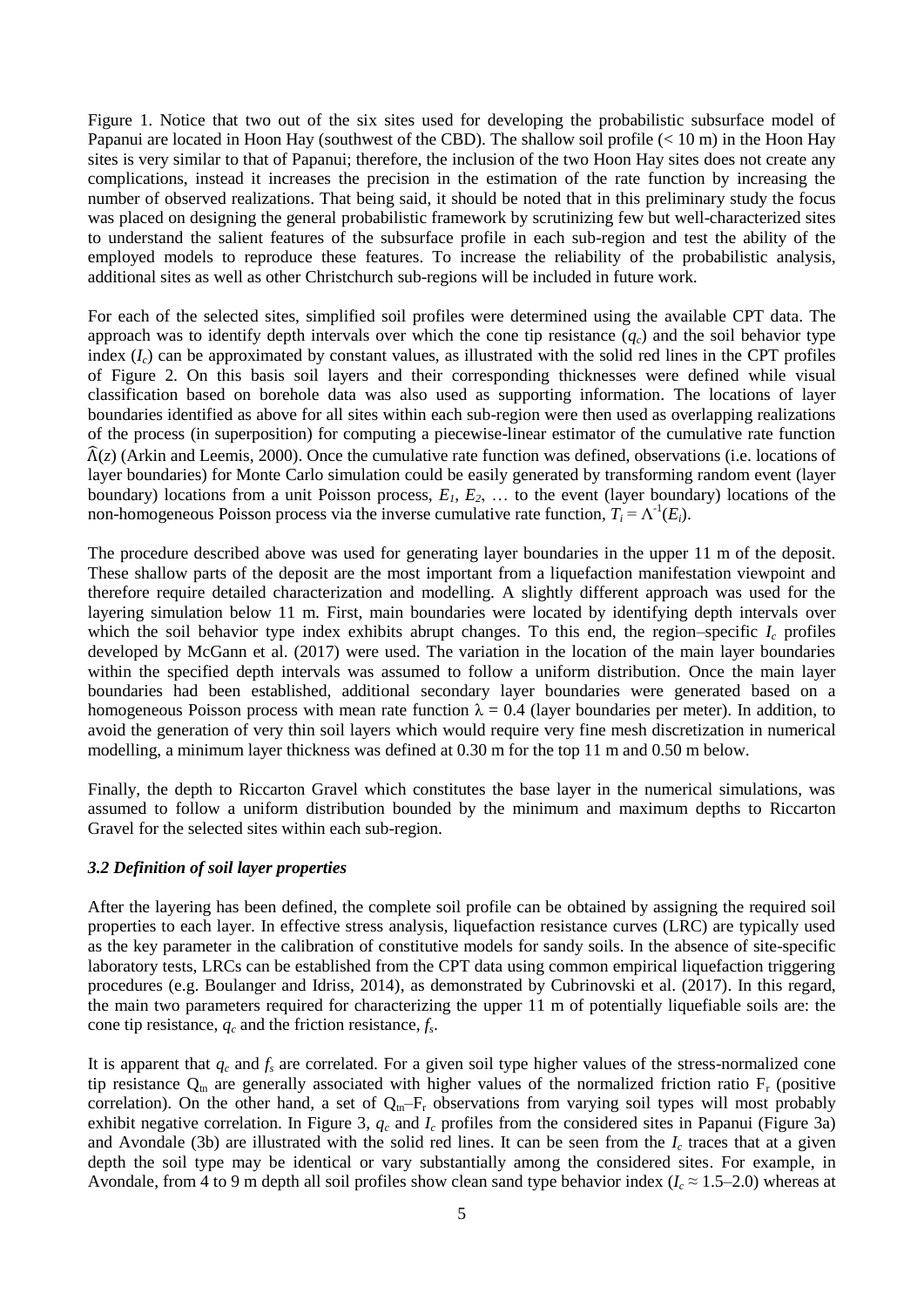shallower depths (above 3 m) the soil type behavior index varies from clean sand ( $I_c \approx 1.8$ ) to silt or clayey silt ( $I_c \approx 2.6-3.0$ ). In the former case,  $Q_{\text{tn}}-F_r$  are positively correlated whereas in the latter case their correlation is negative. Therefore, the use of a single correlation coefficient cannot effectively describe the  $Q_{tn}$ – $F_r$  dependency at all depths. Similarly, the use of a unique theoretical probability distribution to describe the variation in  $q_c$  and  $f_s$  (or alternatively  $Q_m$  and  $F_r$ ) does not seem appropriate. For instance, the commonly used normal distribution might work well in the Avondale sub-region, but would largely fail to model the variation of  $q_c$  (or  $I_c$ ) at depths about 4 m or 8–9 m in Papanui, where the observations are lumped around two discrete and distant (from one another) values.

Taking the above into consideration, a number of different probability distributions and correlation models, respectively, were investigated to describe the variation and dependency of  $Q_{tn}$  and  $F_r$ . The dataset used for defining the probability distribution at each layer of a simulated profile was based on the  $Q_{\text{tn}}-F_{\text{r}}$  data from the actual sites at the particular depth interval defined by the layer boundaries. Each model was assessed by examining whether the simulated soil profiles reflect the main features of the subsurface profile in the two sub-regions. The best representations of the soil profiles were obtained when both  $Q_{tn}$  and  $F_r$  were described by nonparametric kernel distributions. Rather than selecting a density with a particular parametric form and estimating the parameters, the kernel distribution produces a nonparametric probability density estimate that adapts itself to the data. Specifically, the kernel distribution builds the probability density function by creating an individual probability density curve for each data value and then summing up the smooth curves. This creates one smooth and continuous probability density function for the given data-set. Once the marginal kernel distributions for  $Q<sub>m</sub>$  and  $F<sub>r</sub>$  had been specified, their correlation was provided with the use of copulas (e.g. Nelsen, 2006). A copula is a multivariate probability distribution, where each random variable has a uniform marginal distribution on the unit interval [0,1]. Bivariate Gaussian copulas were used in this study. In the bivariate Gaussian copula the dependence between the two random variables can be expressed by the use of rank correlation coefficients, such as the Kendall's *τ* correlation coefficient (Kendall, 1948). Kendall rank correlation coefficients  $\tau$  of the normalized CPT variables ( $Q_{tn}$  and  $F_r$ ) were calculated separately for each layer of a simulated soil profile using the data from all sites within each sub-region. With the definition of the marginal distributions of  $Q_{tn}$  and  $F_r$  and their rank correlation at each layer of a simulated profile, dependent random  $Q_{tn}$  and  $F_r$  pairs were generated by first generating random numbers from the Gaussian copula, and then transforming these numbers into random  $Q_{\text{tn}}-F_{\text{r}}$  values from the desired kernel distributions with the desired rank correlation using the inverse cumulative distribution functions of the kernel distributions for  $Q_{tn}$  and  $F_r$ .

So far the discussion in this section has been focused on the definition of soil layer properties  $(Q_{tn}$  and  $F_r)$  for the upper 11 m of the deposit. Soil layers below 11 m were modelled as non-liquefiable layers with their small-strain elastic behavior characterized by the shear wave velocity *V<sup>s</sup>* and their nonlinear behavior characterized by strain–dependent modulus degradation and damping ratio curves which, in turn, depend on the soil type (primarily the Plasticity Index, PI; Darendeli, 2001) and effective confining stress. At each layer,  $V_s$ - and  $I_c$ -values (the latter used as a proxy for defining the soil type and roughly estimating its PI) were randomly generated from the depth-dependent *V<sup>s</sup>* and *I<sup>c</sup>* distributions for Papanui and Avondale defined by McGann et al. (2017). The correlation between *V<sup>s</sup>* and *I<sup>c</sup>* was again taken into consideration through the use of Gaussian copulas as described above.

#### *3.3 Simulated soil profiles*

Figure 3 shows with gray lines one hundred samples of randomized soil profiles in terms of  $q_c$  and  $I_c$  for Papanui (3a) and Avondale (3b). The corresponding profiles for the actual sites (red lines) are also shown for comparison.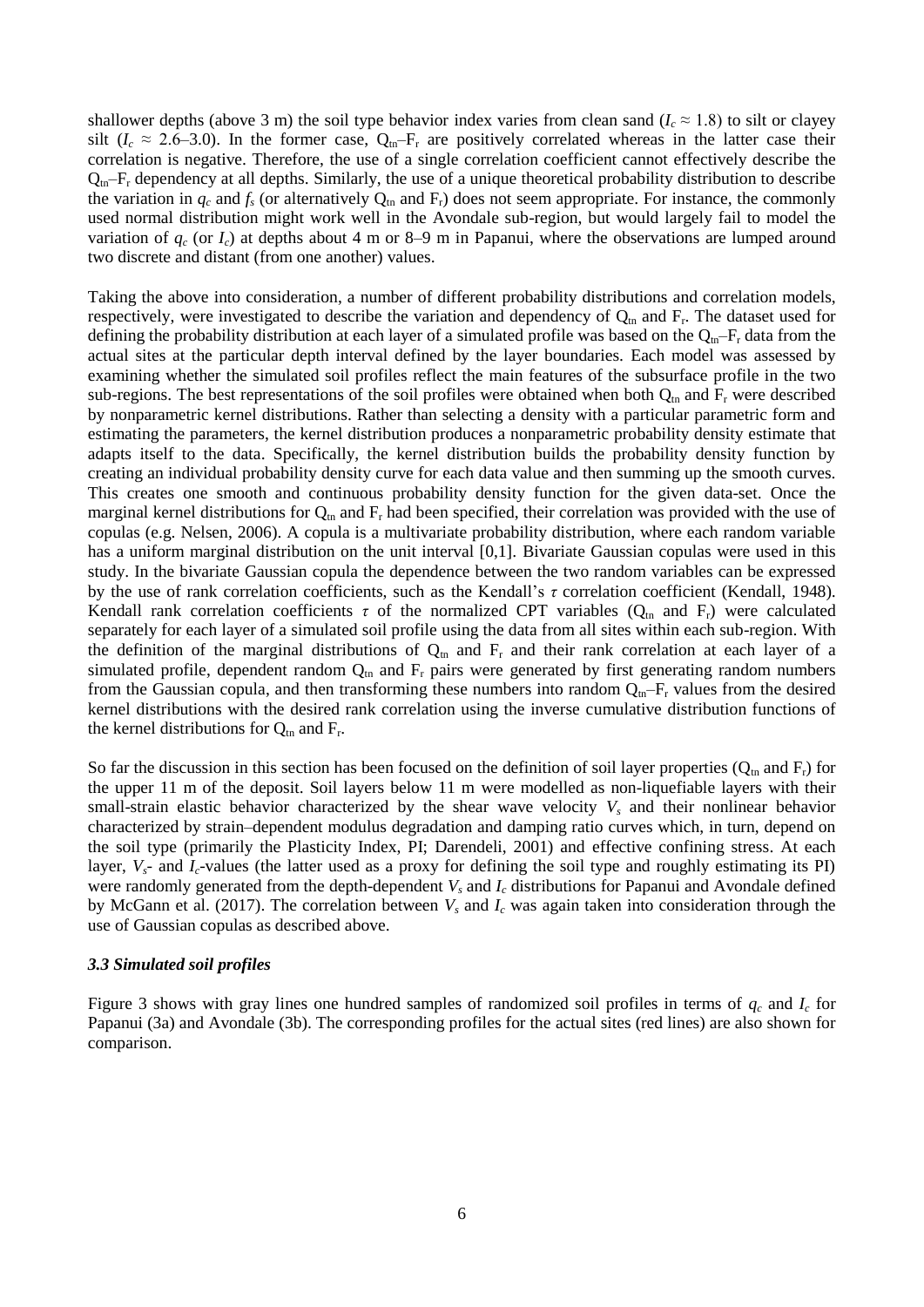

Figure 3. One hundred samples of randomized soil profiles (gray lines) for (a) Papanui and (b) Avondale. The red lines indicate the actual profiles used for the design and calibration of the probabilistic model in each sub-region.

As aforementioned, the methodology for the randomization of soil profiles was assessed by considering a random sample of the simulated soil profiles and examining whether this replicates the characteristics of the actual sites. To further assess the ability of the employed probabilistic soil profile modelling to reproduce the characteristics of the actual sites, simplified liquefaction analyses were performed and liquefaction damage indices, such as LPI, LSN, and  $S_{\text{v1D}}$  (i.e. 1-D free-field post-liquefaction reconsolidation settlement) were comparatively examined. Figure 4 presents box and whisker plots depicting the range of variation in LPI, LSN, and  $S_{v1D}$  for the actual sites (Figure 4a) in comparison with the corresponding ranges of variation for the generated soil profiles through simulations (Figure 4b). As can be seen, the median values (red lines) of the liquefaction damage indices are in excellent agreement between the actual and simulated profiles. Also, as expected considering the large number of simulated profiles in comparison with the actual ones, the former show a somewhat larger variation, which is certainly a desirable feature.



Figure 4. Comparison of the variation in liquefaction damage indices between (a) the actual soil profiles, and (b) the simulated soil profiles.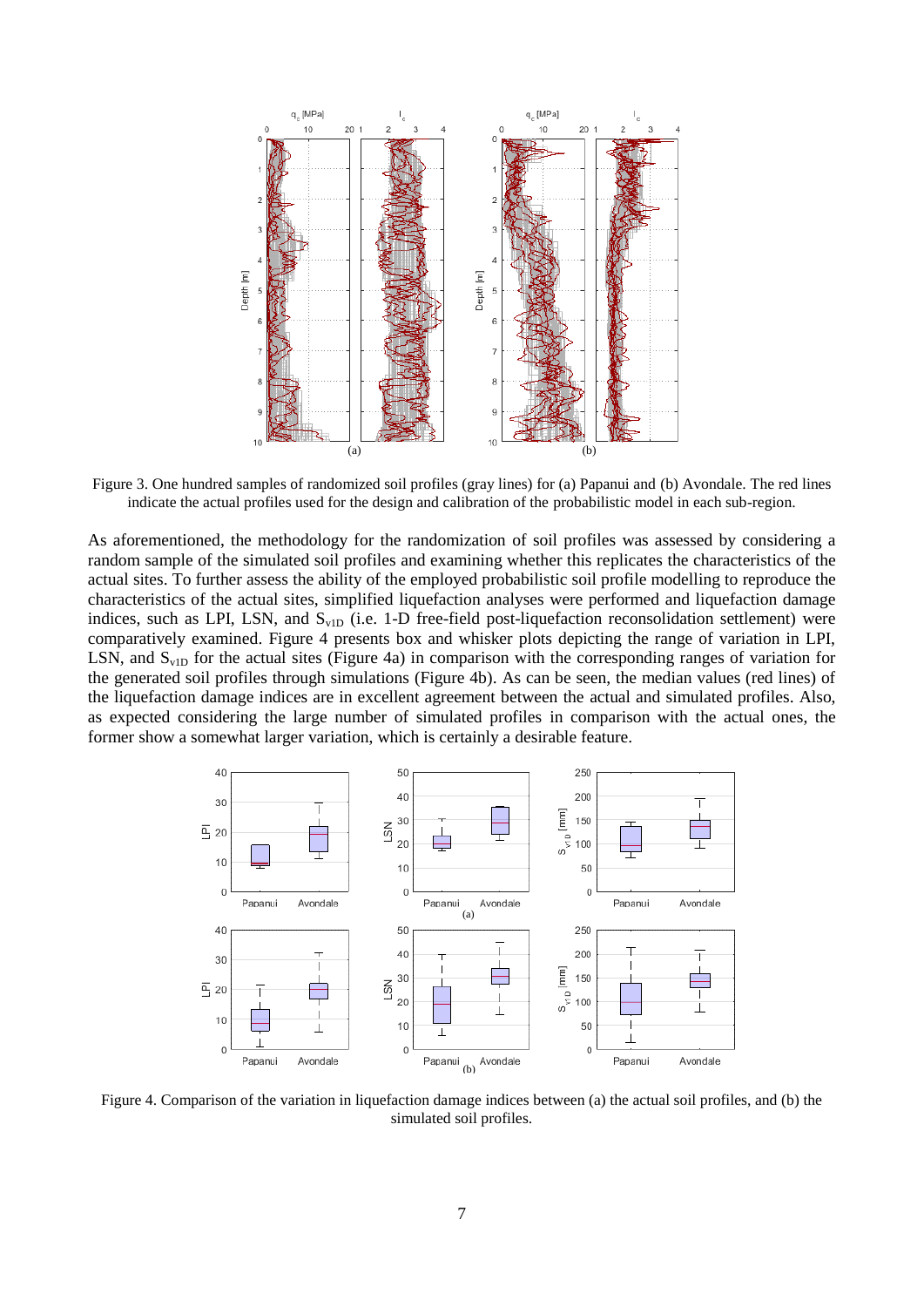### **4. UNCERTAINTY IN GROUND MOTION**

Typically in site response analyses the input motion at the base of a numerical model is obtained from recorded motions at nearby outrcropping rock site(s). In Christchurch, the absence of representative "rock" outcropping motions hinders such an approach. In past studies of the Canterbury earthquakes (e.g. Markham et al. 2016; Ntritsos and Cubrinovski, 2018), deconvolution of recorded surface motions (at soft soil sites) to the underlying stiffer Riccarton Gravel layer has been used to define the base input motions for 1D soilcolumn models. An alternative approach to deconvolution is to use "rock" motions at the desired locations obtained from physics-based ground motion simulations for the earthquake of interest (Razafindrakoto et al. 2016). Whatever the adopted approach is, one should expect a significant uncertainty associated with it.

In this study, both recorded and simulated motions are utilized. The Papanui High School (PPHS) and the Hulverstone Drive Pumping Station (HPSC) strong motion station (SMS) sites were chosen as reference sites for defining representative ground motions for Papanui and Avondale, respectively. The locations of these sites are illustrated with the yellow spirals in the map of Figure 1. There is no particular reason for selecting PPHS and HPSC as reference sites apart from the fact that simulated motions at these sites were readily available from another study, and that the SMS sites are within the two regions of interest. Details on the method used for extracting the simulated motions at the level of the Riccarton Gravel can be found in Razafindrakoto et al. (2016) and de la Torre et al. (2017). Base motions from the recorded accelerations at the ground surface were obtained via deconvolution analysis at two SMS sites: the Canterbury Aero Club (CACS) and the Riccarton High School (RHSC). The locations of these sites are also indicated in Figure 1. Both of these sites did not show any surface manifestation of liquefaction during any of the CES events and is believed to have shown only minimal nonlinear response during shaking (Markham et al. 2016); hence, they are suitable for deconvolution analysis using the equivalent linear approach. To account for differences in the site-to-source distance between the deconvolution sites (CACS and RHSC) and the sites of interest (PPHS and HPSC), the deconvoluted motions were scaled using a New Zealand–specific ground motion prediction equation as a basis (Bradley, 2013; Markham et al. 2016). A single scale factor was calculated as the ratio of the predicted (rock) spectral acceleration at the site of interest over the predicted (rock) spectral acceleration at the deconvolution site, averaged across a period range from 0.1 to 5.0 sec. Acceleration response spectra of the fault-normal component of the base motions, obtained as above, are shown for the two reference sites in Figure 5. The scale factors used in scaling the deconvoluted motions at CACS and RHSC are also annotated in this figure. Clearly, there are considerable differences between the three motions (CACS-based, RHSC-based and simulated), particularly at periods lower than 0.2 sec as well as in the period range between 1.5 and 3.0 sec. We have no reason to trust one motion more than another, therefore both record-based and simulated motions were used in the probabilistic analysis and were given equal probability of occurrence (0.5 for the simulated motion, 0.25 for the CACS-based motion, and 0.25 for the RHSC-based motion). In addition, to account for the uncertainty in the estimation of the scaling factor as well as the potential differences in the ground motion intensity between the reference sites and other sites in the considered sub-regions, the three base accelerations were multiplied by an additional normally distributed random scaling factor with mean  $\mu = 1.0$  and standard deviation  $\sigma = 0.20$ .

Thus, the probability of occurrence of a specific ground motion and scaling factor can be computed by combining the above probability distributions. For example, a CACS-based motion with (additional) scaling factor between 0.8 and 1.20 has 0.68 x  $0.25 = 0.17 = 17$  % probability of occurrence. To prevent unrealistically high or unrealistically low accelerations a distribution truncation at  $\pm 2\sigma$  was adopted for the additional scaling factor. Note that in this case, the exact value of the probability of occurrence in the given example will be somewhat different from the value reported above.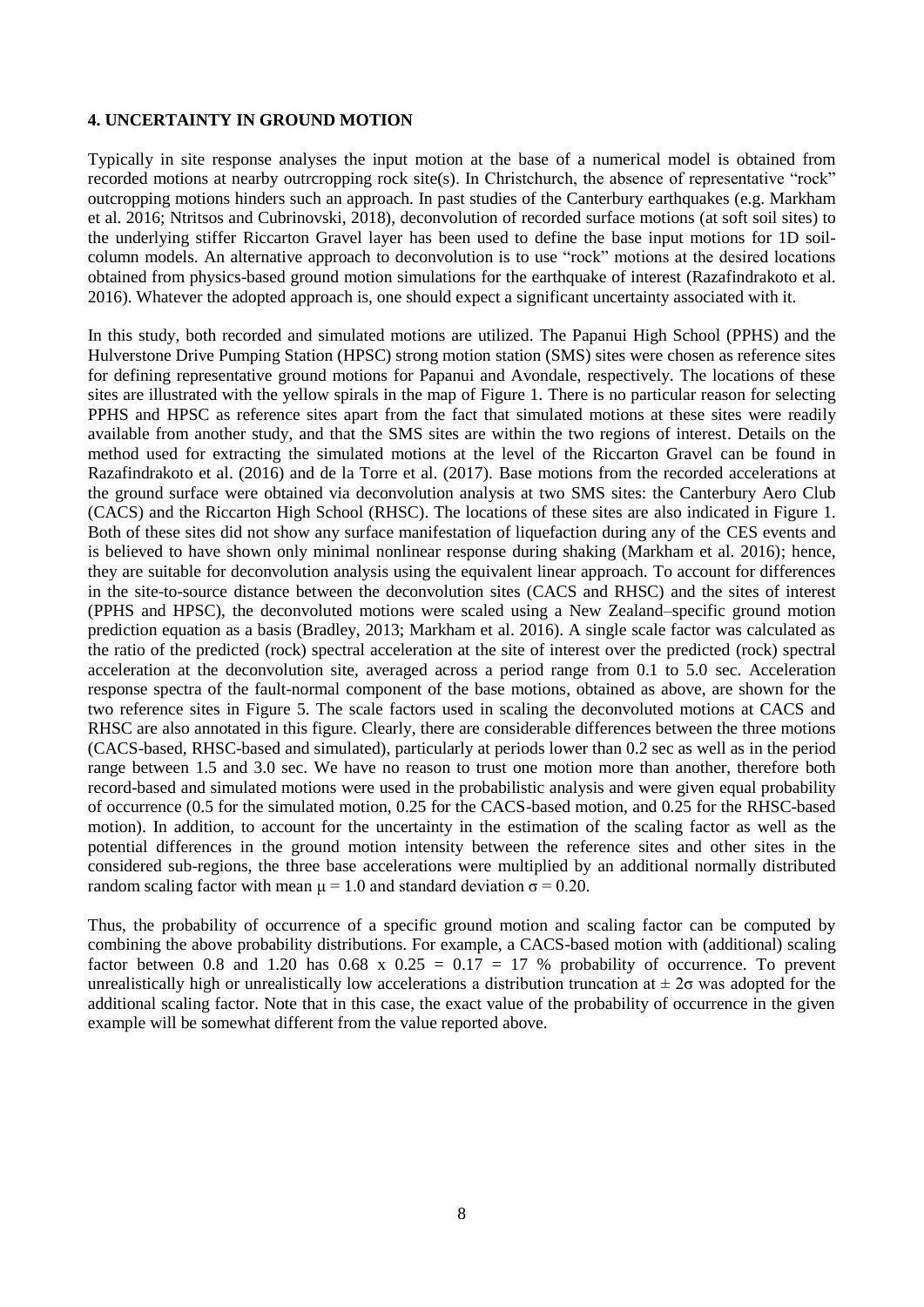

Figure 5. Acceleration response spectra of the base motions used in the probabilistic effective stress analyses.

#### **5. ANALYSES AND RESULTS**

#### *5.1 Analysis methodology*

Each of the 100 generated random soil profiles in each sub-region was analyzed under 20 base input motions sampled from the combined ground motion distribution using a Latin Hypercube Sampling technique (McKay et al. 1979). In total, 2000 fully coupled effective stress (1-D soil column) analyses were performed for each sub-region. In the effective stress analyses, an advanced elastic–plastic constitutive model was used to simulate the liquefaction response of sandy soil layers (Cubrinovski and Ishihara, 1998a; 1998b). The socalled Stress–Density model (SD Model) is a state-concept based model that accounts for the combined effects of density and confining stress on sand behavior through the state-concept framework. The SD Model parameters were determined through a combined use of empirical relationships and generic data for sandy soils. More specifically, Christchurch sands were modelled using model parameters established from laboratory tests on Toyoura sand as a basis (Cubrinovski and Ishihara, 1998a; 1998b). The dilatancy parameters of the model were then slightly modified to simulate target LRCs established based on the liquefaction triggering procedure of Boulanger and Idriss (2014). The same set of SD parameters was used to simulate the target LRCs across all different density–stress states of liquefiable soil layers within the 200 simulated profiles, by only changing the initial void ratio as a function of *qc1Ncs*. Non-liquefiable layers were also modelled with the SD Model except that the pore pressure generation feature was turned off for these layers. The shear stress–shear strain relationships were defined in these layers based on model simulations of the generic stiffness degradation and damping ratio curves proposed by Darendeli (2001). Further details on the adopted modelling approach can be found in Cubrinovski et al. (2017) and/or Ntritsos and Cubrinovski (2018).

In the following paragraphs selected results from deterministic effective stress analyses are first presented in order to briefly discuss the prevalent system response mechanisms for each soil profile typology. Then, the probabilistic analysis results are presented and interpreted in relation to the identified response mechanisms.

#### *5.2 Deterministic analysis results*

Figure 6 shows excess pore water pressure isochrones for the two (deterministic) soil profiles described in Figure 2, caused by a CACS-based motion excitation with a scaling factor equal to 1.0.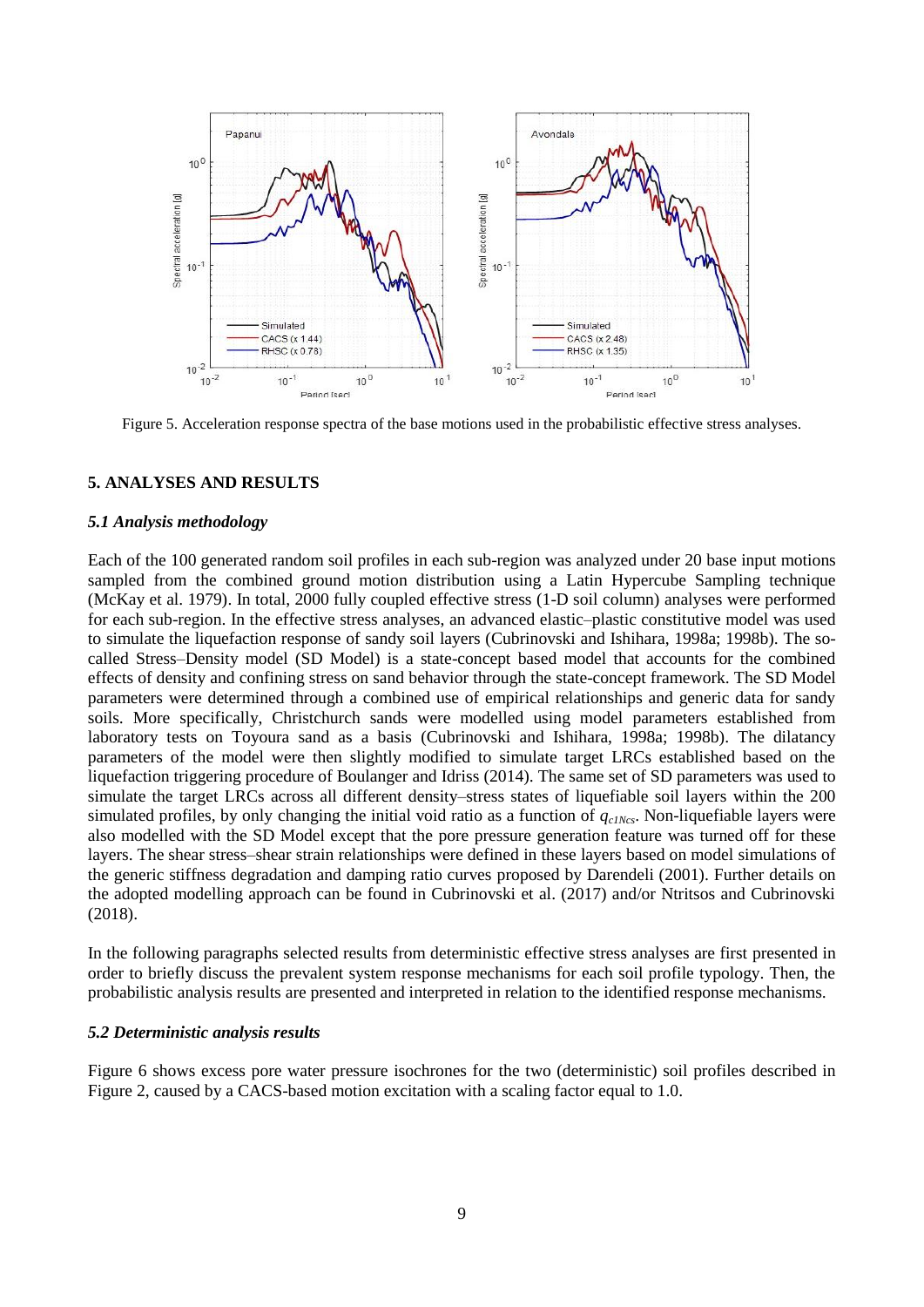

Figure 6. Evolution of excess pore water pressures for the (deterministic) soil profiles of Figure 2 under a CACS-based motion excitation: (a) Papanui site; (b) Avondale site.

The Papanui site (Figures 2a and 6a) has a critical layer from 1.5 to 2.6 m depth (from a liquefaction manifestation viewpoint), but note that all low resistance liquefiable layers are relevant for liquefaction triggering and its consequent effects on the dynamic response of the deposit. The effective stress analysis results show that significant excess pore water pressures develop within the non-plastic silt layer from 5 to 6 m depth at time *t* = 10 s after only a few cycles of strong shaking, and full liquefaction has been triggered in this layer at  $t = 15$  s. It is not clear whether liquefaction would have occurred in the shallow critical layer if liquefaction at depth was prevented, but certainly the liquefaction of the non-plastic silt layer at 5–6 m depth reduced the seismic demand for all soils above these layers, as indicated by the drop in the excess pore water pressure of the shallow critical layer after  $t = 15$  s. This response is in accordance with the absence of surface liquefaction evidence in the site area.

The Avondale site (Figures 2b and 6b) has similarly a critical layer of low resistance ( $q_{c1Ncs} \approx 84$ ) from 1.5 to 3.3 m. The shaking causes rapid development of excess pore water pressures all throughout the deposit and in this case liquefaction occurs first at  $t = 10$  s within the bottom part of the critical layer. The subsequent strong loading cycles from 10 to 15 s spread the liquefaction across a critical zone from 1.5 m immediately below the water table to about 5.2 m depth with the exception of the higher penetration resistance soils from 3.3 to 4.5 m. The latter, although having developed very high excess pore water pressures ( $r_{u,t=15s} \approx 0.9$ ) at time  $t = 15$  s, they manifest complete liquefaction ( $r_u \approx 1.0$ ) only after 30 s with the contribution of water flowing from the early liquefied layer lying immediately underneath. The same effect of excess pore water pressure redistribution results in gradual increase of the excess pore water pressures in the top part of the deposit (above the initial water table depth of 1.5 m) due to water flow from the liquefied critical layer towards the ground surface. Relatively high excess pore water pressures are also developed at depths greater than 5.2 m and one can expect that under slightly higher seismic demand or slightly lower penetration resistance, these soils could also generate additional upward flow of water into the critical zone exacerbating the fluidization and instability of the soil structure within the latter (Cubrinovski et al. 2017). Moderate-tosevere liquefaction manifestation was observed at this site after the 22 February 2011 earthquake. This is in accordance with the predicted liquefaction of the thick and shallow critical zone and the progressive softening and potential seepage–induced liquefaction of the liquefiable soils above the groundwater table. A more detailed discussion on results from deterministic effective stress analyses of Christchurch deposits

## *5.3 Probabilistic analysis results*

The maximum excess pore water pressure ratio *ru,max* and the maximum shear strain *γmax* obtained from the

can be found in Cubrinovski et al. (2017) and Ntritsos and Cubrinovski (2018).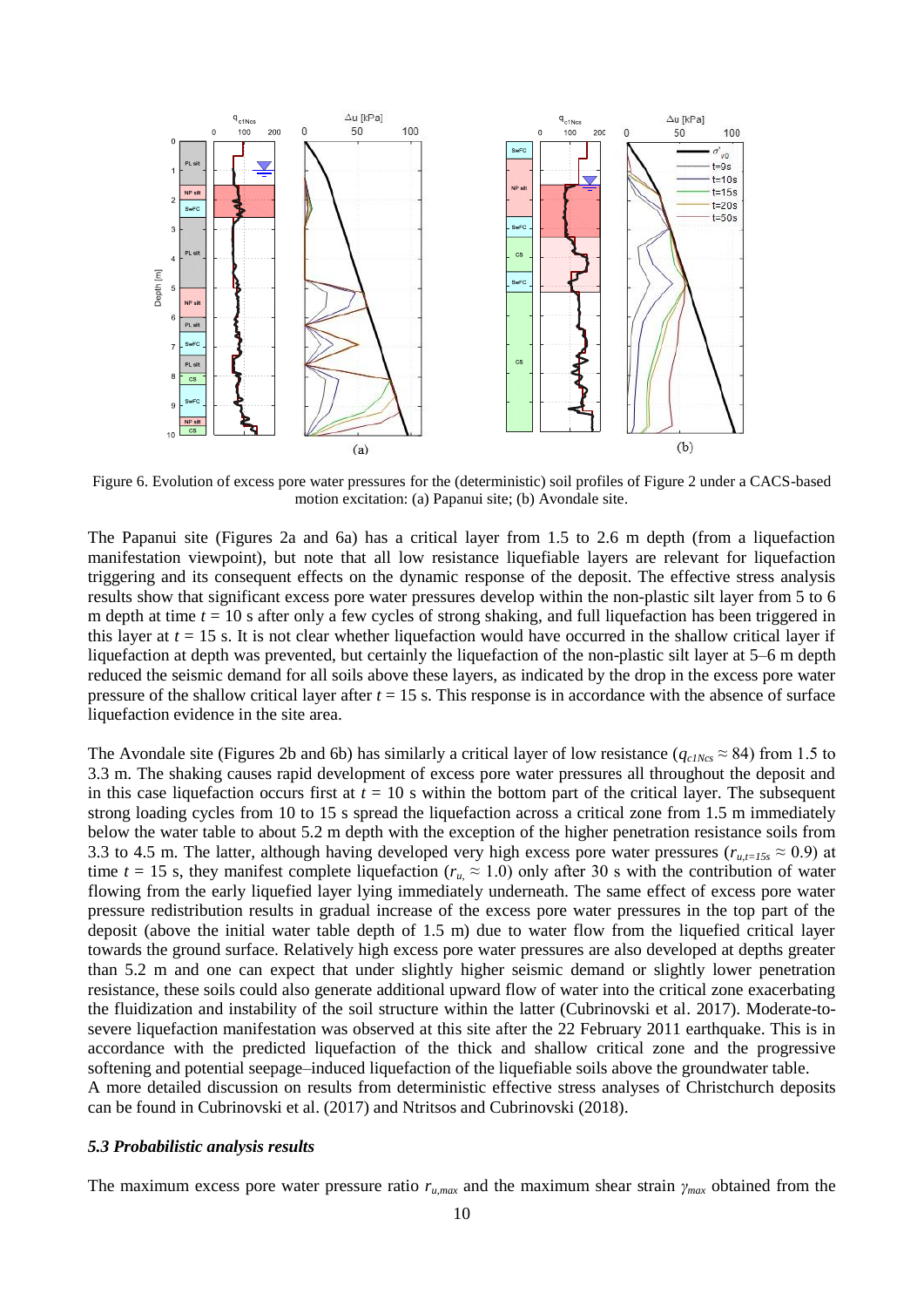2000 simulations in each sub-region are displayed in Figure 7 (gray lines), along with the median,  $25<sup>th</sup>$ percentile and  $75<sup>th</sup>$  percentile curves (red lines). Also shown in this figure are the corresponding  $r_{\mu, max}$  and *γmax* profiles resulted from the above deterministic analyses (blue lines).



Figure 7. Variation in maximum excess pore pressure ratio *ru,max* and maximum shear strain *γmax* profiles for (a) Papanui and (b) Avondale. The solid red lines indicate the median response profiles whereas the dotted red lines indicate the  $25<sup>th</sup>$ and 75<sup>th</sup> percentiles. The solid blue lines indicate the response profiles from the deterministic analysis (section 5.2).

In both cases, *ru,max* and *γmax* display a relatively large variability throughout the top 10 m of the soil deposit. By and large, the response in the Avondale sub-region is similar to that predicted by the deterministic analysis discussed in section 5.2. There exists a shallow and thick zone of liquefied soil ( $r_{u,max} \approx 1.0$ ) at depth from about 2.2 m to 6.5 m overlying soils that did not completely liquefy but have developed high excess pore water pressures which also might be contributing to the severity of liquefaction with water inflow into the liquefied critical zone. On the other hand, the median response in the Papanui sub-region differs from that predicted by the deterministic analysis in that it implies that liquefaction does not occur at any depth in the deposit. However, a more thorough investigation of the effective stress analysis results reveals that nearly complete liquefaction ( $r_{\mu, max} > 0.9$ ) has occurred at some depth in 85 % of the cases. The reason for this being concealed in the statistics of the response profiles presented in Figure 7a is that liquefaction does not always occur at the same depth but its depth of occurrence vary from profile to profile. Because the employed probabilistic modelling of soil profiles accounts for the variability in layer thicknesses and soil composition, the depth at which liquefaction is triggered in one or more of the simulated soil profiles may be corresponding to the presence of non-liquefiable layers in the remaining profiles; thereby shifting the *ru,max* and *γ*<sub>*max*</sub> statistical curves (median, 25<sup>th</sup> percentile, and 75<sup>th</sup> percentile) toward zero. That being said, it is here a good opportunity to emphasize the need for deterministic analyses to always be preceding probabilistic ones because the latter due to the abovementioned 'averaging of responses', very often, cannot exemplify mechanisms that might be crucial for the system response of deposits and can therefore mislead the interpretation of results.

To elucidate this aspect of the probabilistic analyses, an alternative illustration of the probabilistic analysis results is presented in Figure 8 where characteristics of the liquefaction response are depicted with box-andwhisker plots. In these plots, the depth indicates the depth to the top of the liquefied zone, the thickness is the thickness of the liquefied zone, and *γmax* is the maximum shear strain within the liquefied zone. The liquefied zone is defined as a continuous zone with  $r_{u,max} > 0.9$ . In cases where two or more liquefied zones (separated by non-liquefied layers) developed, the shallowest zone is only considered in the calculations. Data points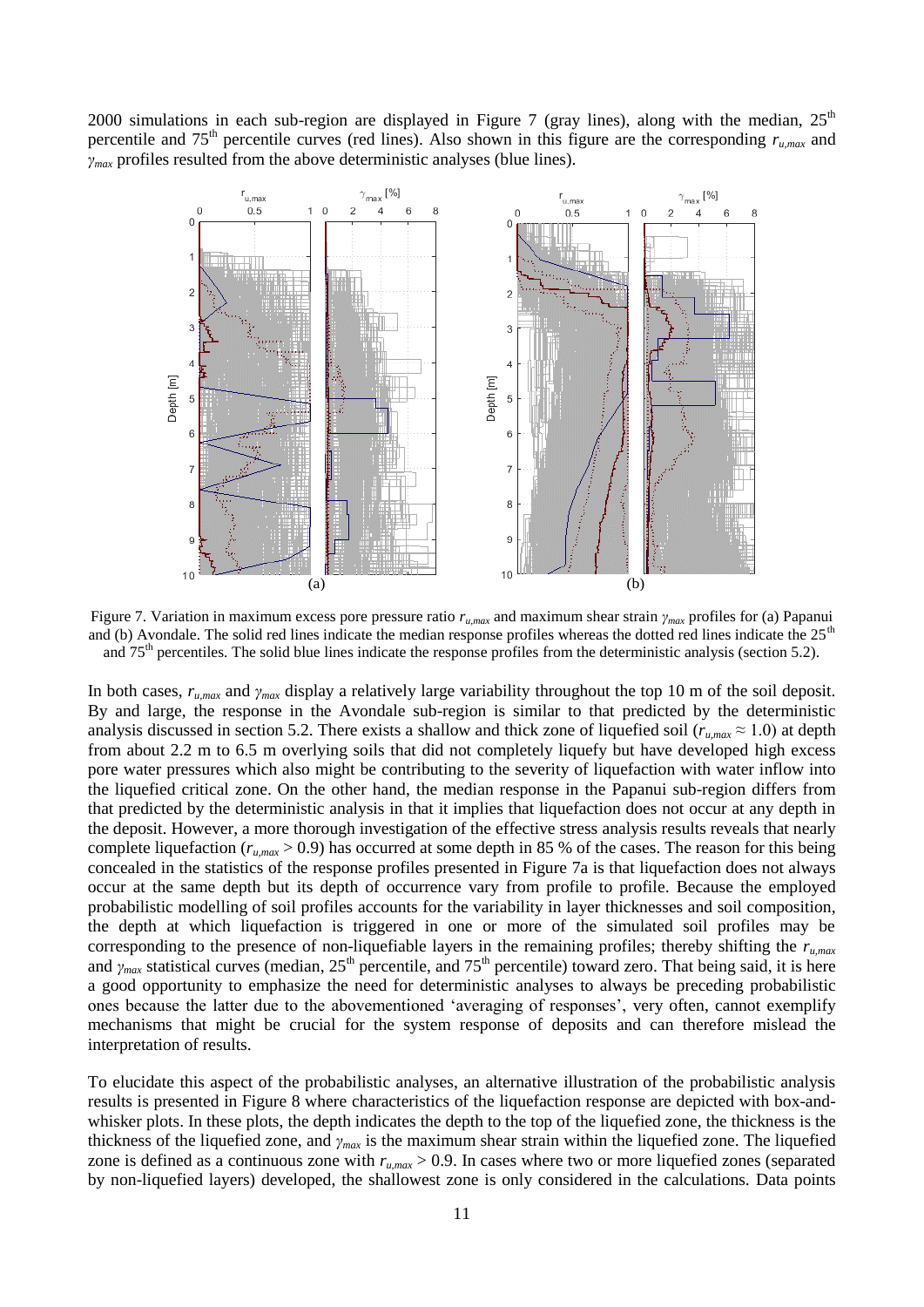greater than  $q_3 + 1.5 (q_3 - q_1)$  or less than  $q_1 - 1.5 (q_3 - q_1)$ , where  $q_1$  and  $q_3$  are the 25<sup>th</sup> and 75<sup>th</sup> percentiles of the data, are considered as outliers and are not included in the whiskers.



Figure 8. Variation in depth and thickness of the liquefied zone, and severity of liquefaction (*γmax*).

In the above representation of the probabilistic analysis results the differences between the two sub-regions become evident. Location, extent (thickness) and severity of liquefaction play an important role in the severity of liquefaction manifestation at the ground surface. In Avondale, liquefaction occurs at shallow depth, about 2 to 3 m from the ground surface encompassing relatively thick zones (2–5 m) of severely (*γmax*  $\approx$  3–5 %) liquefied soils. In contrast, the average response of the Papanui sub-region is characterized by moderate liquefaction ( $\gamma_{max} \approx 2$  %) of a thin layer (~ 1 m) overlaid by 3 to 6 m thick crust of non-liquefied soils. These results are in very good agreement with the actual observations from the 22 February 2011 earthquake (Figure 1), suggesting moderate-to-severe liquefaction manifestation in Avondale and absence of liquefaction or (occasionally) minor liquefaction manifestation in Papanui.

### **6. CONCLUSIONS**

A probabilistic procedure for assessment of liquefaction–induced damage in urban areas was presented. The procedure uses Monte Carlo simulations and advanced effective stress analyses to estimate the statistics of the liquefaction response at a given (sub-)region due to variation in the soil profile and input ground motion. The general framework was illustrated through its application to assess the liquefaction performance of two sub-regions of Christchurch under the shaking induced by the 22 February 2011 Christchurch earthquake. Selected results from deterministic effective stress analyses on representative sites from the two sub-regions were briefly discussed in order to highlight the importance of system–response mechanisms for the severity of liquefaction manifestation at the ground surface. In the Papanui sub-region, soil deposits are characterized by vertical discontinuity of the liquefiable layers, including low permeability non-liquefiable layers interchangeably sequencing relatively thin liquefiable layers. This type of soil profiles is affected by dynamic cross-interaction between layers, where liquefaction in a deeper layer substantially reduces the demand for all soils above that depth. As a result, sites in Papanui either did not manifest or manifested only minor liquefaction at the ground surface during the 22 February 2011 earthquake despite the presence of multiple liquefiable layers of low resistance. In the Avondale sub-region, soil deposits are characterized by vertically continuous liquefiable materials throughout the depth of the profile. In this type of soil profiles, liquefaction first occurs at shallow soils of low penetration resistance. Soon after, the water flow from the liquefied layers towards the ground surface and from deeper soils of higher resistance into the liquefied zone causes either seepage–induced softening and potential liquefaction of otherwise stable soils or additional disturbance of already liquefied layers. Such deposits manifested moderate-to-severe liquefaction during the 22 February 2011 earthquake and repeatedly liquefied in all major events of the 2010–2011 Canterbury earthquake sequence.

The probabilistic analysis results show a relatively large range of variation in the liquefaction response, yet the response of the two sub-regions is clearly distinct. It was shown that the representation of the probabilistic analysis results only in terms of median response profiles can often lead to wrong conclusions. Therefore extra care must be taken in the interpretation of results from probabilistic analysis, and the latter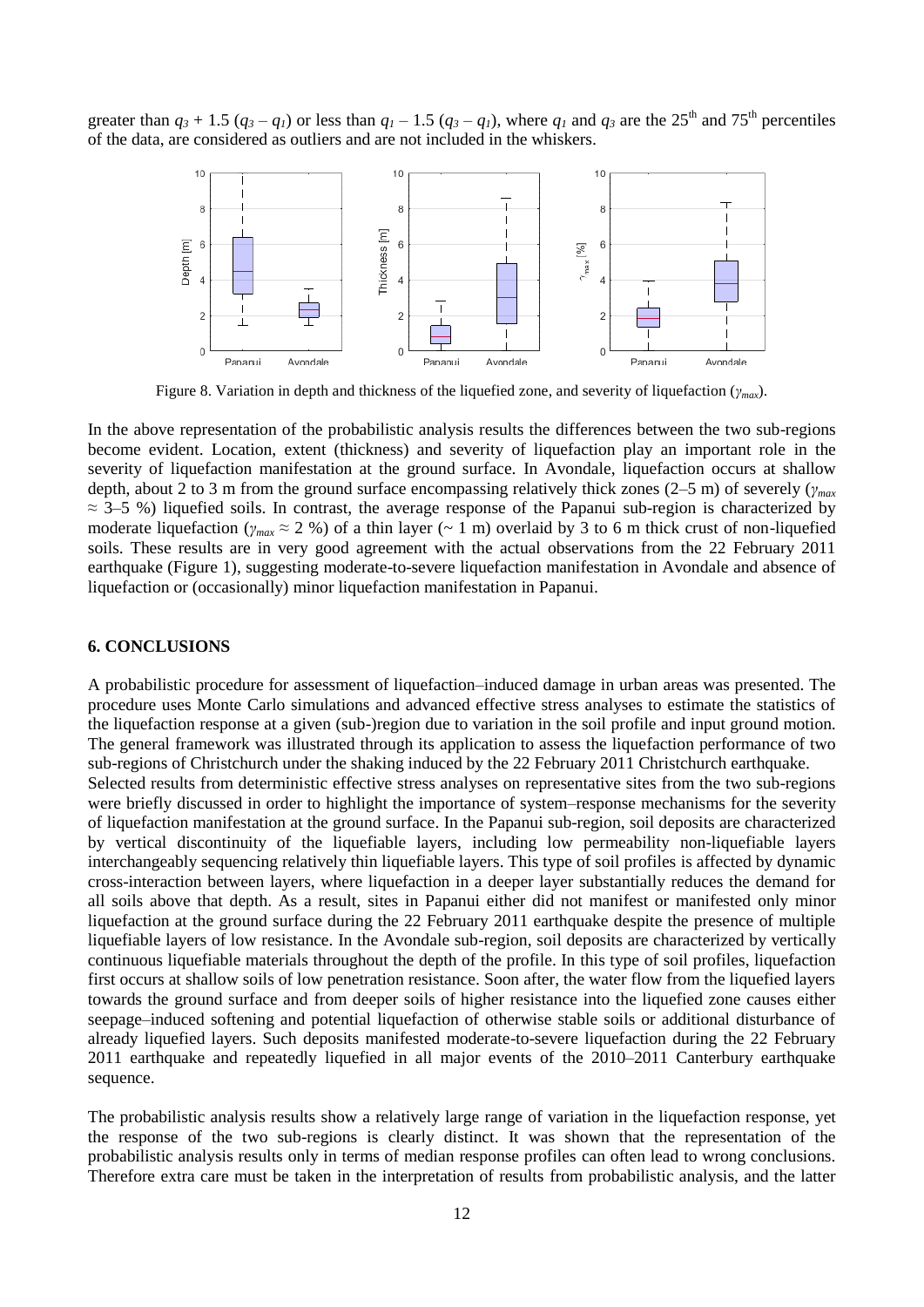should always be preceded by detailed deterministic analyses. The two sub-regions show substantial differences with respect to the location, extent and severity of liquefaction within the deposit. In Avondale, liquefaction occurs at shallow depth and encompasses thick zones of severely liquefied soil. In Papanui, liquefaction occurs at thin layers located at larger depths and overlaid by thick crusts of non-liquefied soils. Clearly, the location, extent and severity of liquefaction play an important role in the severity of liquefaction manifestation at the ground surface.

By and large, the outcomes of the probabilistic analysis are in very good agreement with the actual observations of liquefaction–related damage from the 22 February 2011 earthquake. As more sites and more sub-regions are added in the probabilistic models of soil profiles, the reliability of the probabilistic analysis results will be increasing. This will allow for the proposed probabilistic framework to be used with confidence in assessing and mapping the expected liquefaction–induced damage in future earthquakes.

### **7. ACKNOWLEDGMENTS**

The first author would like to acknowledge the EQC–QuakeCoRE scholarship. This study is part of the "55 sites" project funded by the Earthquake Commission New Zealand (EOC). The authors are also immensely grateful to Aimee Rhodes from Opus International Consultants Ltd, Sjoerd van Ballegooy from Tonkin+Taylor, Sarah Bastin, Chris McGann, Chris de la Torre, Hoby Razafindrakoto, Robin Lee and Brendon Bradley from University of Canterbury for their contributions to this study.

#### **8. REFERENCES**

Arkin BL, Leemis LM (2000). Nonparametric estimation of the cumulative intensity function for a nonhomogeneous Poisson process from overlapping realizations. *Management Science, 46*(7), 989-998.

Boulanger RW, Idriss IM (2014). CPT and SPT based liquefaction triggering procedures. Report No. UCD/CGM-14/01, Centre for Geotechnical Modeling, Department of Civil and Environmental Engineering University of California, Davis.

Bradley BA (2013). A New Zealand-specific pseudospectral acceleration ground-motion prediction equation for active shallow crustal earthquakes based on foreign models. *Bulletin of the Seismological Society of America, 103*(3), 1801- 1822. doi: 10.1785/0120120021

Brown L, Weeber J (1992). Geology of the Christchurch Urban Area. Scale 1:25 000. Institute of Geological and Nuclear Sciences geological map 1. 1 sheet + 105 p, Lower Hutt, New Zealand.

Cubrinovski M, Ishihara K (1998a). Modelling of sand behaviour based on state concept. *Soils and Foundations, 38*(3), 115-127.

Cubrinovski M, Ishihara K (1998b). State concept and modified elastoplasticity for sand modelling. *Soils and Foundations, 38*(4), 213-225.

Cubrinovski M, Robinson K (2016). Lateral spreading: evidence and interpretation from the 2010–2011 Christchurch earthquakes. *Soil Dynamics and Earthquake Engineering, 91*, 187-201. doi: 10.1016/j.soildyn.2016.09.045.

Cubrinovski M, Rhodes A, Ntritsos N, van Ballegooy S (2017). System response of liquefiable deposits. Paper presented at the PBDIII Earthquake *Geotechnical Engineering*, Vancouver, Canada.

Darendeli MB (2001). Development of a new family of normalized modulus reduction curves and material damping curves. *PhD Thesis*, University of Texas, Austin.

de la Torre CA, Bradley BA, Jeong S, McGann CR (2017). Incorporating soil nonlinearity into physics-based ground motion simulation through site-specific ground response analysis*.* P*aper presented at the PBDIII Earthquake Geotechnical Engineering*, Vancouver, Canada.

Idriss IM, Boulanger RW (2008). Soil liquefaction during earthquakes. Monograph MNO-12. Oakland, California: Earthquake Engineering Research Institute; 261.

Kendall MG (1948). Rank correlation methods. 4<sup>th</sup> Edition, Griffin, London, 1948.

Markham CS, Bray JD, Macedo J, Luque R (2016). Evaluating nonlinear effective stress site response analyses using